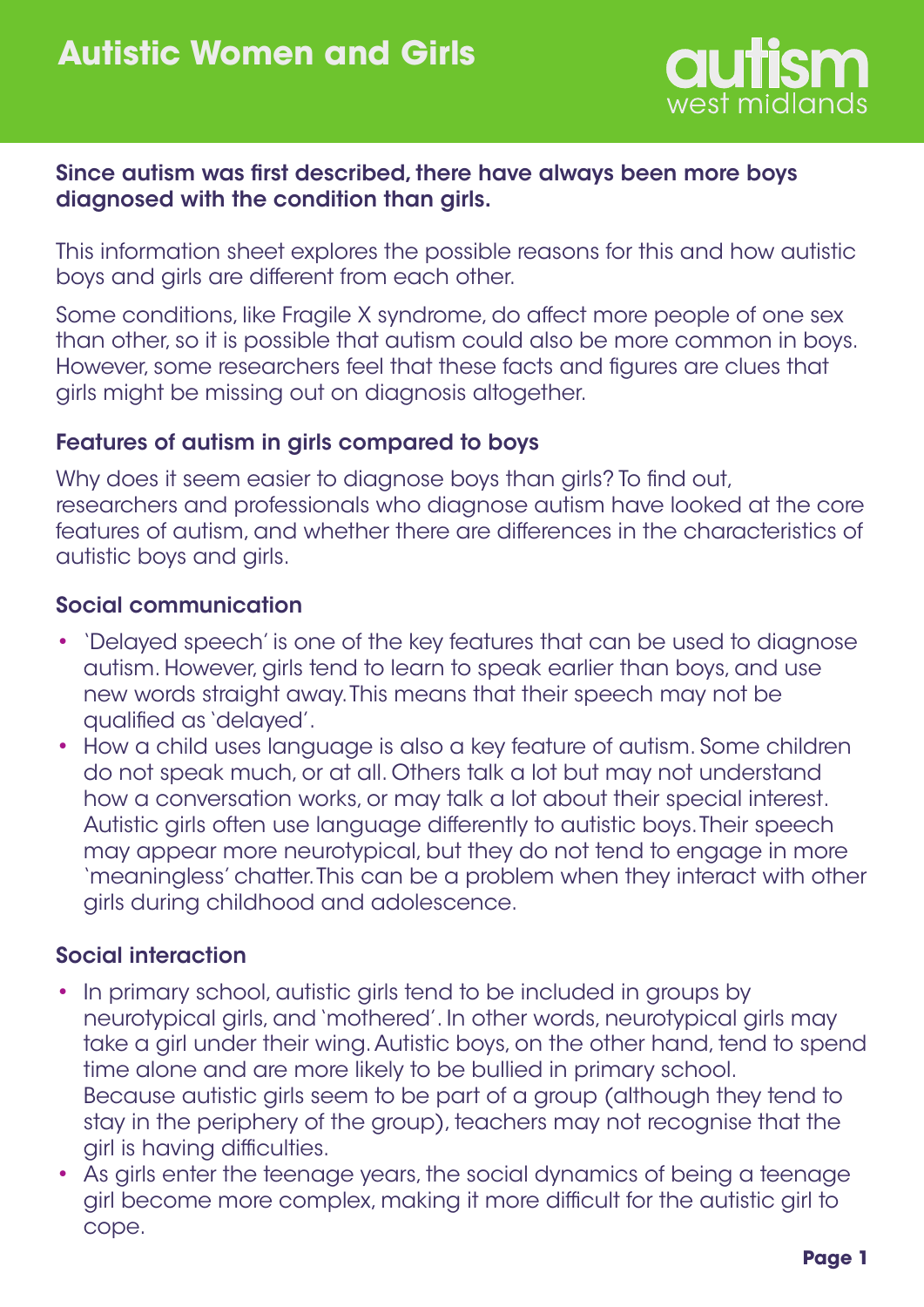

#### Repetitive behaviours

• Girls tend to show fewer repetitive behaviours than boys. Repetitive behaviours are very visible, so they are easily noticed by professionals. A girl who shows fewer behaviours, or has more discreet behaviours, may not be noticed as quickly.

#### Special interests

- When we think of autistic special interests, we think of trains, Lego and Doctor Who. These are generally thought to be more 'male' interests (even though some girls are also interested in these).
- Autistic girls tend to have special interests that are quite similar to those of neurotypical girls – horses, dolls and celebrities for example. Because these interests are not what we expect autism special interests to be, a girl may not be recognised by her special interests. •
- The intensity of her interests is what makes her different from neurotypical girls. •

### Social understanding

In many cases, it appears that girls have more social understanding than boys, and more of a desire to be social. This may in part be due to our social expectations of girls. We expect girls to be more sociable than boys. This affects how we interact with them from birth, but also puts pressure on autistic girls to behave in a certain way. A girl's social understanding and motivation means that they can blend in with other girls, and mask their difficulties. But it also comes with a price. Often girls are exhausted at the end of the day, and sometimes wait until they are in the safety of their own home before they let it all out. Their social understanding can also lead them to be aware of their differences and the effort they need to put in to being social, which can lead to an increased risk of mental health problems.

# Diagnostic and support services

#### Why is diagnosis important?

Access to diagnosis is important for autistic people as it leads to a better understanding of a person's own characteristics, allows for access to support and helps others to know how to support them. This can reduce the risk of mental health problems, and allow them to access services which are more suited to them.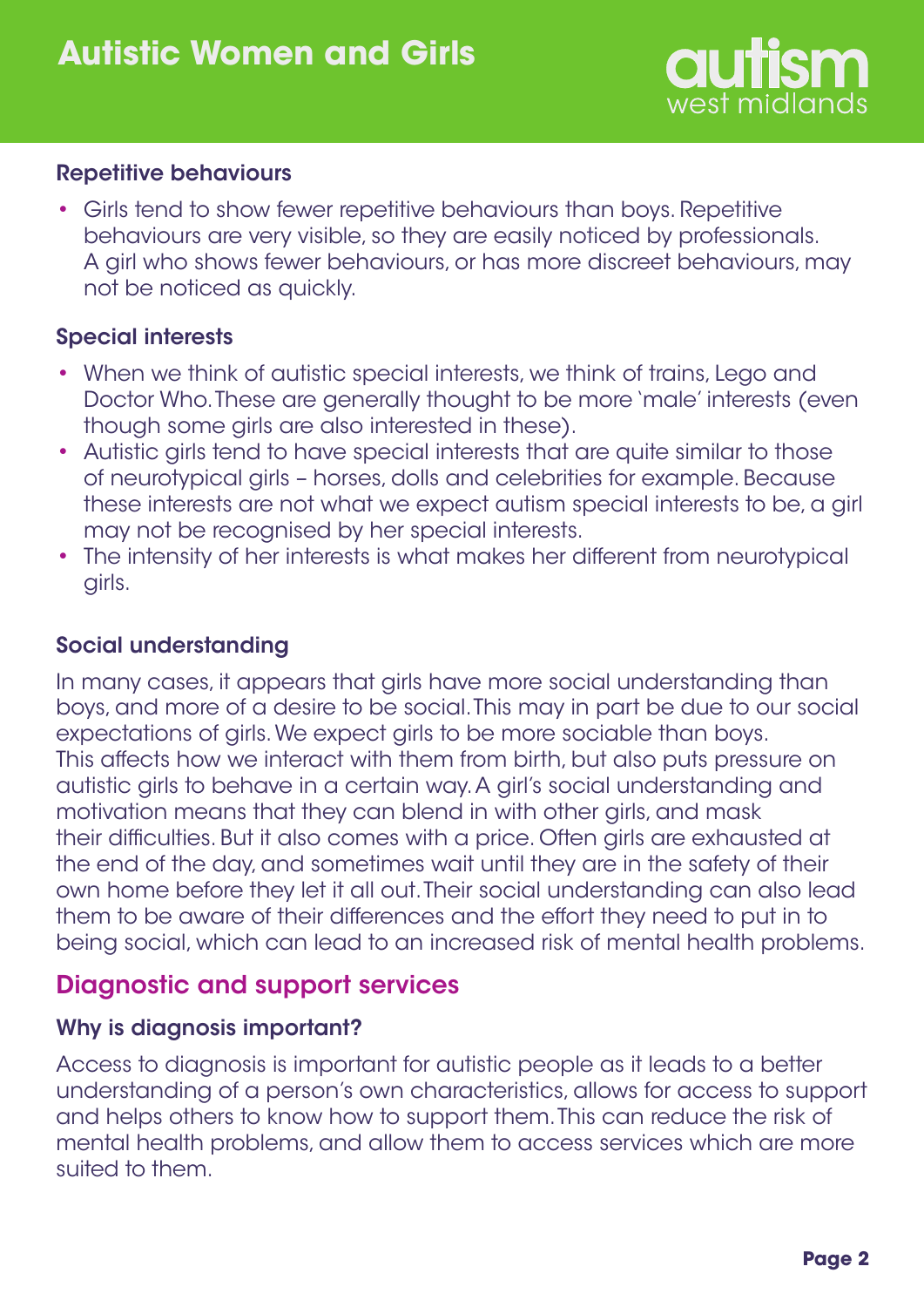

### What can make it harder for a girl to be diagnosed?

- Since autism has historically been seen as a 'male' condition, there have been cases where girls have missed out on diagnosis because their doctor did not know autism could affect girls. Thankfully, as autism awareness increases, this is becoming rarer.
- Diagnostic tools and criteria have been designed around our understanding of autistic boys. This means that it can be much more difficult to diagnose girls using the current tools. There is a move now towards adapting tools to be more suited to girls. •

#### What are the consequences of girls missing out on diagnosis?

- Autistic girls with autism are more likely to have mental health problems like anxiety and depression. Many girls are diagnosed with other conditions first, before being diagnosed as autistic.
- Autistic girls are at particular risk of abuse, and being in abusive relationships. This is because some girls have the social desire to be included, so will accept attention from men who do not want what is best for them.
- Diagnosis gives autistic girls with a chance to access the right interventions, and get support and understanding.

# Diagnostic and support services

It is important for girls to be recognised and diagnosed for research purposes. Currently, our understanding of autism is based on studies which use many more boys than girls. However, recent research has shown differences in boys and girls with autism. We will only fully understand autism when we look at autism in boys and girls. Currently, some genetics studies seem to show that girls may have some form of protection, meaning it is harder for them to develop autism. However, there is still a long way to go in this research. It is only when we have a better understanding of autistic boys and girls that we will be able to know for sure whether or not there really are more autistic boys than girls.

# Useful resources

www.autismwomensnetwork.org

www.musingsofanaspie.com

www.thegirlwiththecurlyhair.co.uk